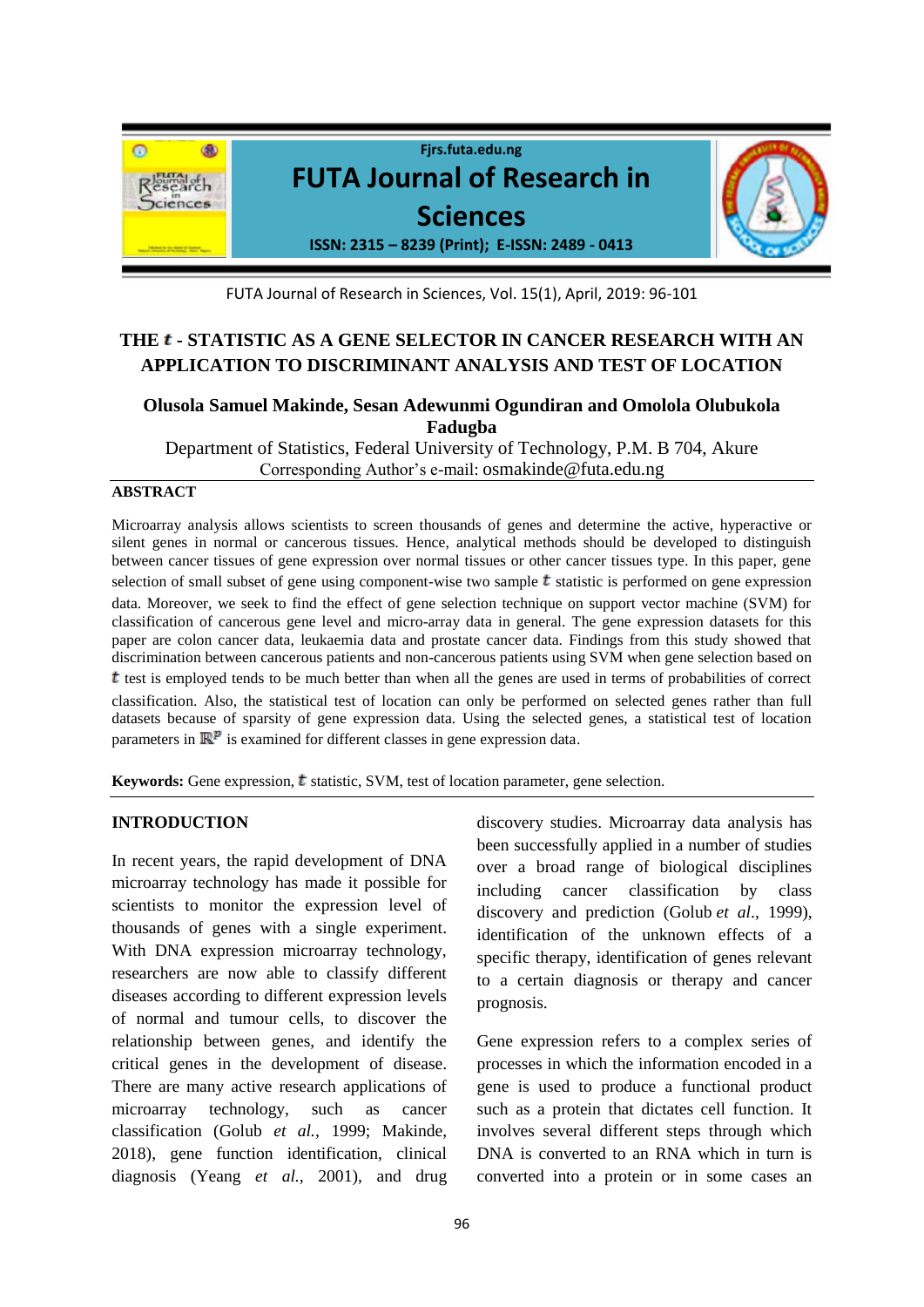RNA, for example, genes encoding the necessary information for transfer RNAs and ribosomal RNAs (tRNAs and rRNAs).

High dimensionality, that is, a very large number of variables (genes) relative to the small number of observations characterises gene expression data. The gene expression data typically contain expression on 5,000–50,000 genes for less than 100 tumour samples. The t-test statistic is well known to statisticians for testing the difference between the means of two populations. In this paper, the possibility of using it for a two-class gene selection is raised. Effect of gene selection is investigated using a discriminant analysis approach based on support vector machine. Based on this result, a test of location parameters is conducted on classes of some gene expression data.

### **METHODOLOGY**

### **Feature Selection:**

Feature selection is commonly employed to extract features that have high leverage for classification and statistical inference. Feature selection techniques must lead to, but not limited to these, improved performance of statistical methods, better understanding of influential features and efficient computation (Makinde, 2018). Component-wise two sample  $t$  test for feature selection is proposed in Tibshirani *et al*. (2002) for high dimensional data.

Under the normality assumption,  $t$ -test is employed for testing the hypotheses  $H_0: \mu_{Xi} = \mu_{Y_i}$  versus  $H_1: \mu_{Xi} \neq \mu_{Y_i}$  where  $\mu_{Xi}$  and  $\mu_{Yi}$  are means of two different populations for gene  $\mathbf{i}$ . The t-test rejects the null hypothesis  $H_0$  at level of significance  $\alpha$  if  $|t| > t_{m+n-2}(\alpha/2)$ , where

$$
t = \frac{\bar{X}_i - \bar{Y}_i}{\sqrt{s^2 \left(\frac{1}{n} + \frac{1}{m}\right)}}\tag{1}
$$

 $s^2$  is the pooled variance,  $\overline{X}_i$  and  $\overline{Y}_i$  are averages of the two samples for each of the genes,  $\boldsymbol{n}$  and **m** are sample sizes for  $\overline{X}_i$  and  $\overline{Y}_i$  respectively. In this case, all the genes that exhibit significant differences among the competing groups are selected for further statistical analysis. However, number of contributory genes may still be greater than sample sizes and make classical statistical approach difficult to implement. Another approach is the use of *-statistic as* feature selection techniques. That is to consider only  $k$  genes with largest **t**-statistic values. In this paper,  $t$  statistic is used to select statistically significant genes to test for equality of location parameters among different classes of gene expression levels. This is achieved by setting a threshold for  $t$ - statistic. The selected genes will be used for implementing support vector machines and test of equality of location vectors for gene expression data.

### **Support vector machines (SVMs):**

Vapnik (1982) laid the foundation of SVMs. SVMs have been successfully applied for solving classification problem in different field of study. These include Rossi and Villa (2006), Makinde and Bodunwa (2018). Several versions of SVMs were proposed in Cortes and Vapnik (1995), Park and Liu (2009), Suykens and Vandewalle (1999), among others. We refer readers to Makinde and Bodunwa (2018) for details.

## **Test of location vector:**

Suppose  $X_1, X_2, ..., X_n$  is a random sample of gene expression levels of size  $\boldsymbol{n}$  from  $p$ dimensional population with mean vector  $\mu_{\overline{x}}$ and covariance matrix  $\Sigma_{x}$ . Let  $Y_1, Y_2, ..., Y_m$  be a random sample of gene expression levels of size  $\boldsymbol{m}$  from a *p*-dimensional population with mean vector  $\mu_Y$  and covariance matrix  $\Sigma_Y$ . It is assumed that  $\Sigma_x = \Sigma_y$  Suppose  $X_1, X_2, \ldots, X_n$  are independent of  $Y_1, Y_2, \ldots, Y_n$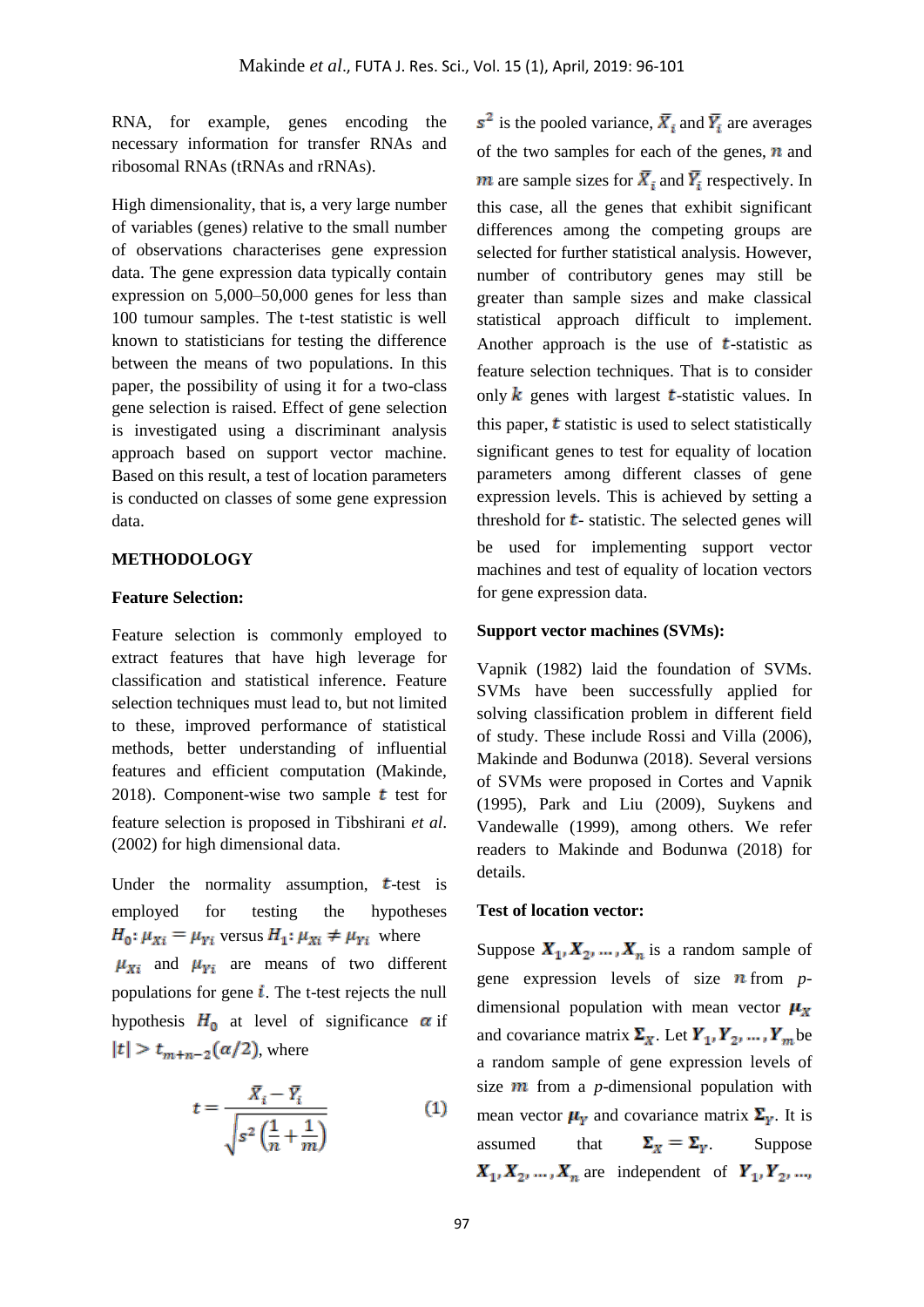$Y_m$ . We are interested in testing for equality of mean gene expression levels of both cancerous and non-cancerous groups. The null hypothesis and alternative hypothesis can be formulated as:

# $H_0: \mu_X - \mu_Y = \delta$  versus  $H_1: \mu_X - \mu_Y \neq \delta$

for some real vectors  $\delta$ . Using Hotelling's  $T^2$ test,  $H_0$  is rejected at  $\alpha$  level of significance if

$$
(\overline{X} - \overline{Y} - \delta)' [aS_{pooled}]^{-1} (\overline{X} - \overline{Y} - \delta) > c^2,
$$
  

$$
a = \frac{1}{n} + \frac{1}{m}
$$
 (2)

where  $\bar{\mathbf{X}}$  and  $\bar{\mathbf{Y}}$  are sample means of the two groups,  $S_{pooled}$  is the pooled dispersion matrix and  $c^2 = \frac{(n+m-2)p}{n+m-p-1} F_{p,n+m-p-1}(\alpha)$ .

It is observed that the test statistic is impossible to implement for gene expression data because of singularity of  $S_{pooled}$ , which is as a result of sparsity of the data. To overcome this problem, gene selection based on t-test is first employed and then followed by test of location.

### **DATA, RESULTS AND DISCUSSION**

#### **Data**

Colon cancer information was extracted from DNA microarray data which give 62 tissues x 2000 gene expression values (Alon *et al*., 1990). Colon data set is available on R package *rda*. The 62 tissues include 22 normal and 40 colon cancer tissues and the matrix contains 2000 gene expression with high minimal intensity across the 62 tissues. Prostate cancer is a disease which only affects men. The prostate cancer data, available on R package *SPLS* were normalized, log transformed and has a standard mean and variance of zero and one respectively across genes as described in Dettling and Beuhlmann (2002). Leukaemia is a cancer which starts in blood-forming tissue, usually the bone marrow. It leads to the over-production of abnormal white blood cells, the part of the immune system which defends the body against infection. The leukaemia dataset, described in Golub *et al*. (1999), is available in R package *plsgenomics*. Table 1 presents the summary of gene expression data considered in this paper.

#### **Discriminant analysis**

Figure 1 presents the plot of computed absolute value of  *statistic of the first 50 genes from two* groups for each of leukaemia, colon and prostate cancer data. Using the gene selection methods described above, the informative genes are selected. The reduced gene expression data are split into training set and test set. The training set is used to train the classifier while the test set is used to estimate the performance of the developed system. Support vector machine (SVM) reads in the training data with their class labels and generates a classification model that assigns each gene expression level in the test set into one of the groups.

Table 2 below presents a comparison of classification performance on gene expression data with and without gene selection based on  $t$ statistic. It is observed that gene selection has greater importance in the analysis and helps to eliminate non-contributory genes in the data set and thus increase the accuracy in the analysis of gene expression data. Other gene selection methods in literature include shrunken centroid discriminant analysis (SCRDA) (Guo *et al*., 2007). However, Ogundiran (2017) has shown that the classifier performance does not significantly improve for very high dimensional data classification in some cases. In order to demonstrate this, support vector machine with feature selection based on SCRDA was performed on the data. Results in Table 2 confirm this claim.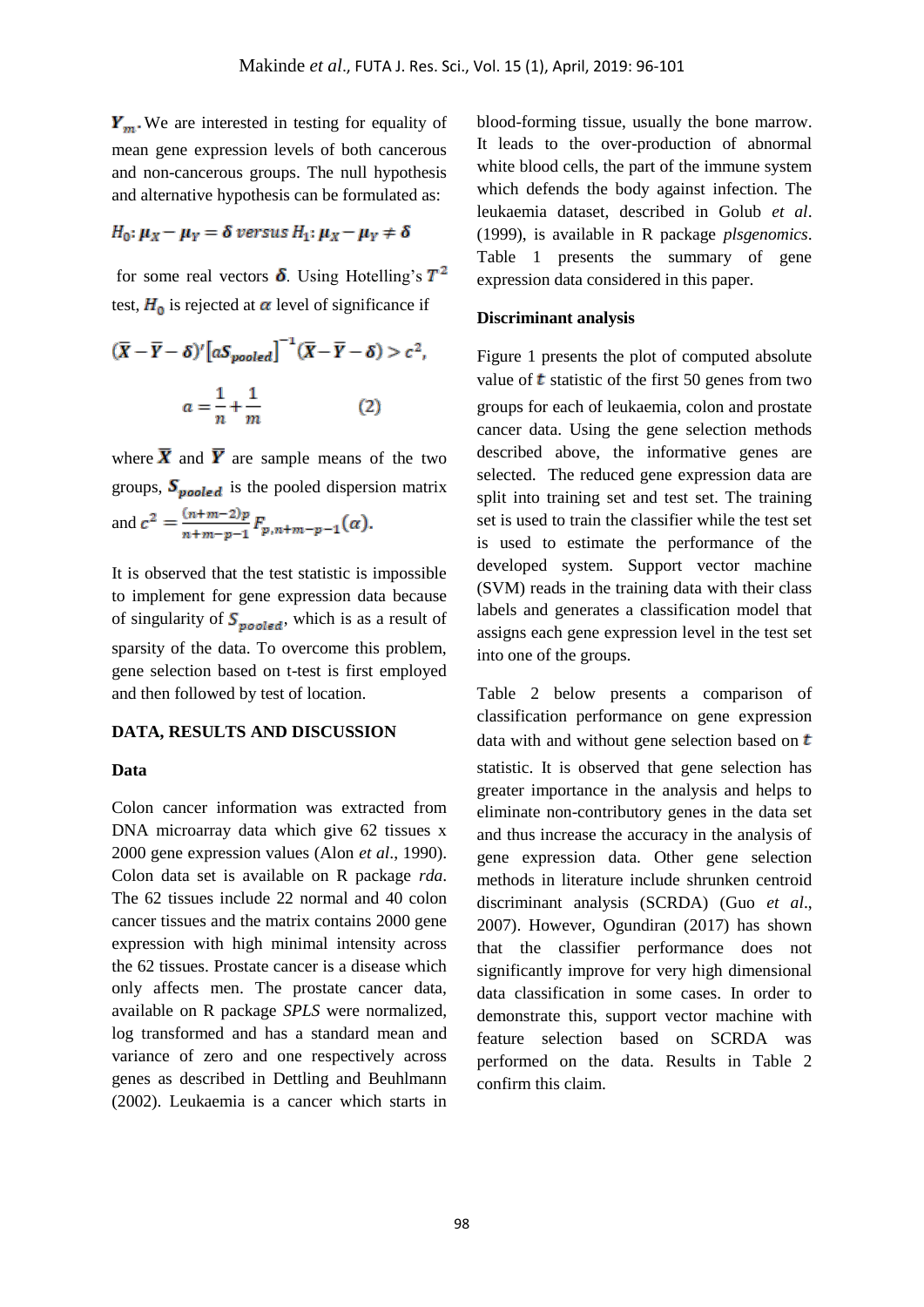| Data            | Class labels |    |     | sample sizes pooled sample size Dimension (No of genes) |  |
|-----------------|--------------|----|-----|---------------------------------------------------------|--|
| Colon cancer    | Tumor        | 40 | 62  | 2000                                                    |  |
|                 | Normal       | 22 |     |                                                         |  |
| Prostate cancer | Tumor        | 52 | 102 | 6033                                                    |  |
|                 | Normal       | 50 |     |                                                         |  |
| Leukaemia       | ALL          | 27 | 38  | 3051                                                    |  |
|                 | AML          | 11 |     |                                                         |  |

**Table 1: Summary of gene expression datasets**

\* ALL denotes acute lymphoblastic leukaemia; AML denotes acute myeloid leukaemia



**Figure 1: Plot of absolute value of t statistic for the first 50 genes in colon cancer, prostate cancer and leukaemia data.**

**Table 2: Comparison of classification performance on gene expression data with and without feature selection in terms of probabilities of correct classification.**

| Dataset         | <b>SVM</b> | $SVM + t test$ | SVM+SCRDA |
|-----------------|------------|----------------|-----------|
| Colon cancer    | 0.6452     | 0.8387         | 0.6774    |
| Prostate cancer | 0.7647     | 0.9216         | 0.9216    |
| Leukaemia       | 0.6842     | 1.0000         | 1.0000    |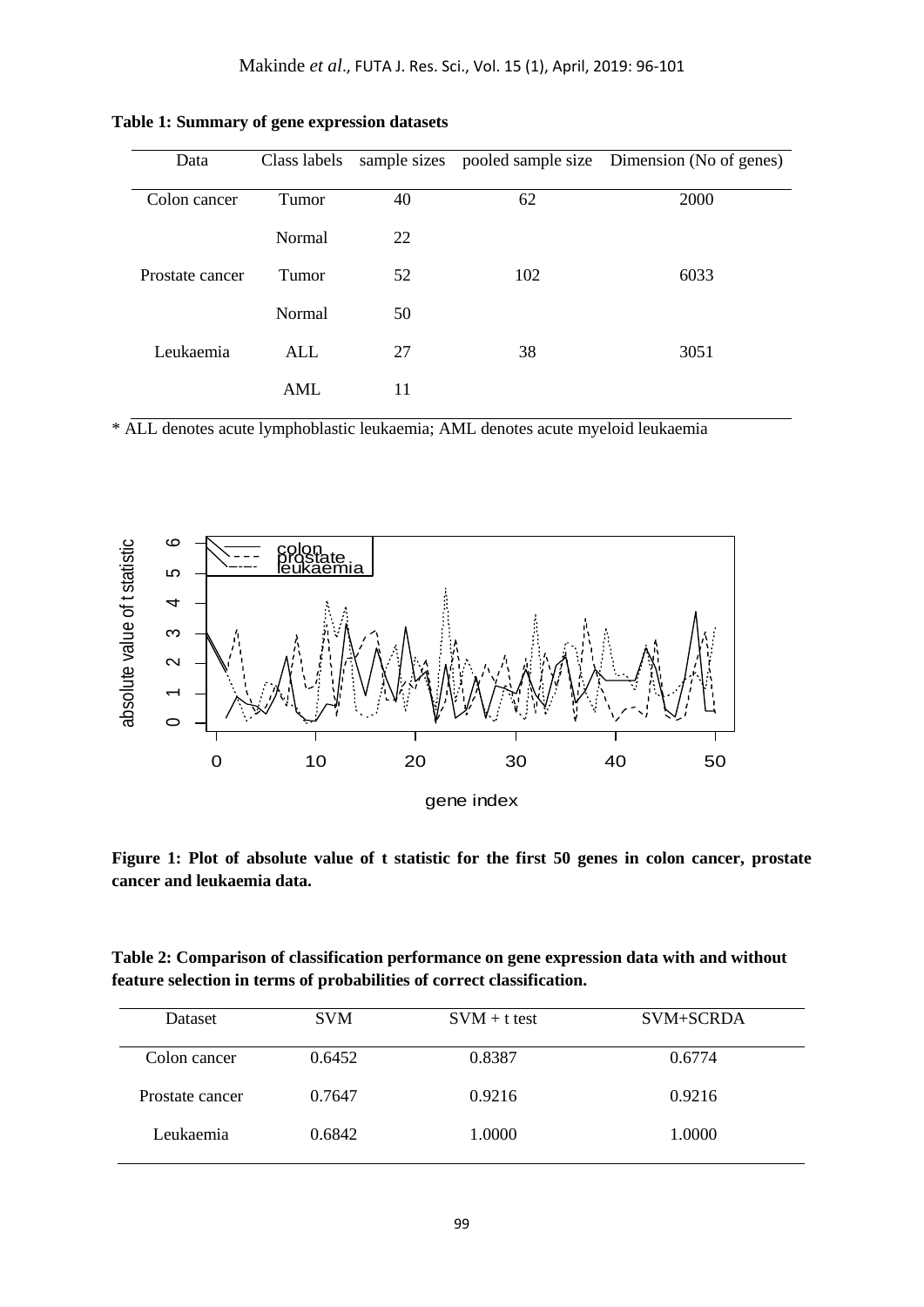## **Test of equality of location vectors**

Table 3 presents the values of Hoteling's  $T^2$ statistic and the critical values for each of the three datasets. It is observed from Table 3 that the Hoteling's  $T^2$  statistic value for each of the datasets exceeds the critical value. This shows evidence of significance of difference between class means in colon cancer, prostate cancer and leukaemia data. The relationship between this test of location and discriminant analysis can be explained by the fact that as the difference

between the mean vectors widens; the more cleanly the separating hyperplane shows the distinction among the competing classes. That is, as  $\mu_X - \mu_Y$  increases in magnitude, the distinction between the cancer types becomes clearer and the discriminant power of any classification method on such data increases, leading to formation of efficient separating hyperplane between the cancer types.

# **Table 3: Summary of result of test of location vectors for some gene expression data.**

| Dataset   | Gene selection<br>threshold | Number of<br>selected genes | Hotelling $T^2$<br>statistic value | Critical<br>value | Remark       |
|-----------|-----------------------------|-----------------------------|------------------------------------|-------------------|--------------|
| Colon     | 3.0                         | 16                          | 63.7211                            | 2.4986            | Reject $H_0$ |
| Prostate  | 5.5                         | 32                          | 391.388                            | 2.3346            | Reject $H_0$ |
| Leukaemia | 6.5                         | 19                          | 370.037                            | 4.4066            | Reject $H_0$ |

## **CONCLUSION**

The gene expression data typically contain expression on 5,000–50,000 genes for less than 100 tumour samples. In this paper, gene selection using component-wise two sample  $t$ statistic was presented with the aim of investigating its effect on some statistical methodologies for gene expression data and removing noisy genes in the analysis of gene expression data. The effect of gene selection on classification based on support vector machine was measured using proportion of correct classification. Based on this result, equality of mean vector of gene expression levels was tested for two classes of cancerous tissues in gene expression data. Findings from this study showed that discrimination between cancerous patients and non-cancerous patients using SVM when gene selection based on  $t$  test is employed

tends to be much better than when all the genes were involved in terms of probabilities of correct classification. Also, the statistical test of location using classical approach can only be performed

on selected genes rather than full datasets because of sparsity of gene expression data. Using the selected genes, a statistical test of location vector based on Hotelling  $T^2$  test showed significantly different class means for each of gene expression data. Optimal threshold for t statistic in order to determine the number of selected genes can be chosen by leave – one out cross validation of the error rates.

# **REFERENCE**

- **Alon, U., Barkai, N., Notterman, D.A., Gish, K., Mack, S.Y.D. and Levine, J.** (1999). Broad patterns of gene expression revealed by clustering of tumor and normal colon tissues probed by oligonucleotide arrays. Proceedings of the National Academy of Sciences of the United States of America , 96(12):6745-6750.
- **Dettling, M. and Beuhlmann, P.** (2002) Supervised clustering of genes, Genome Biology, 3(12):1-15
- **Golub, T.R., Slonim, D.K., Tamayo, P., Huard, C., Gassenbeek, M., Mesirov,**